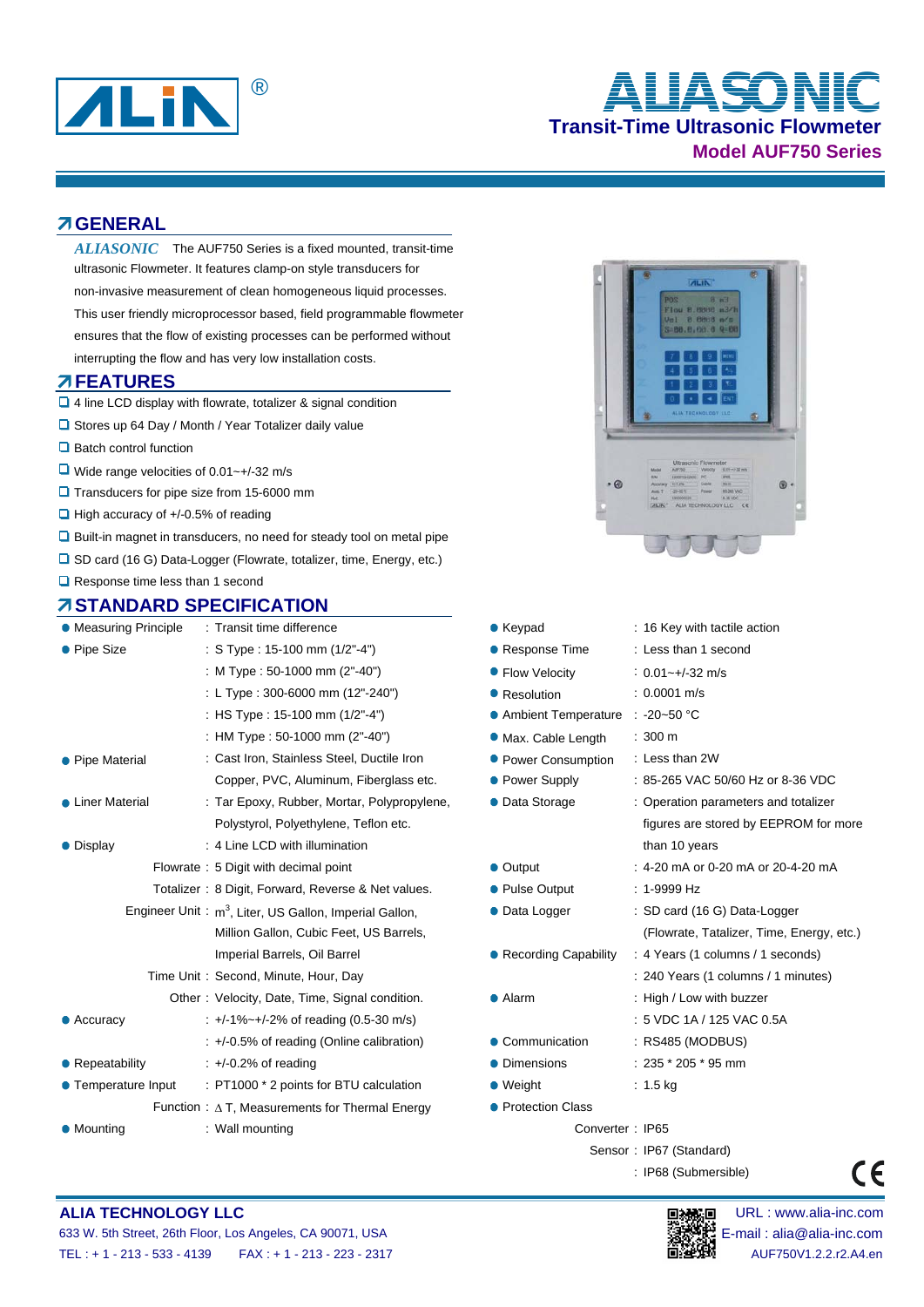### **SENSOR SPECIFICATION**

- **Fluid Temperature : -40~110 °C**
- S Type

Pipe Size : 15-100 mm (1/2"-4")

Dimensions : 45 \* 25 \* 28 mm



#### • M Type

Pipe Size : 50-1000 mm (2"-40") Dimensions : 64 \* 39 \* 44 mm



**C** L Type

Pipe Size : 300-6000 mm (12"-240") Dimensions : 98 \* 54 \* 53 mm



**Fluid Temperature : -40~160 °C**

**•** HS Type

Pipe Size : 15-100 mm (1/2"-4") Dimensions : 45 \* 25 \* 28 mm



 $\bullet$  HM Type

Pipe Size : 50-1000 mm (2"-40") Dimensions : 64 \* 39 \* 44 mm











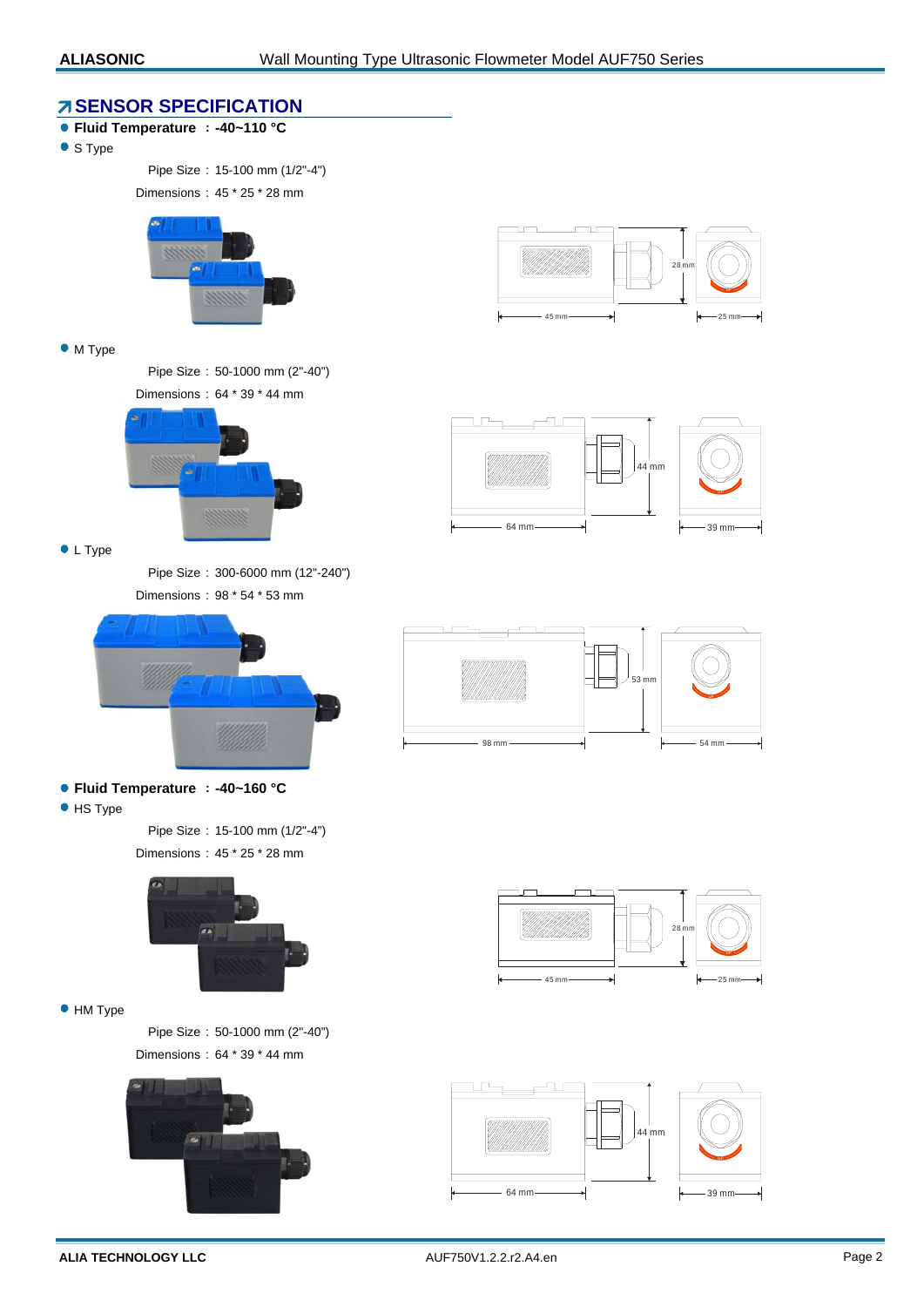### **DIMENSIONS FOR ULTRASONIC FLOWMETER**